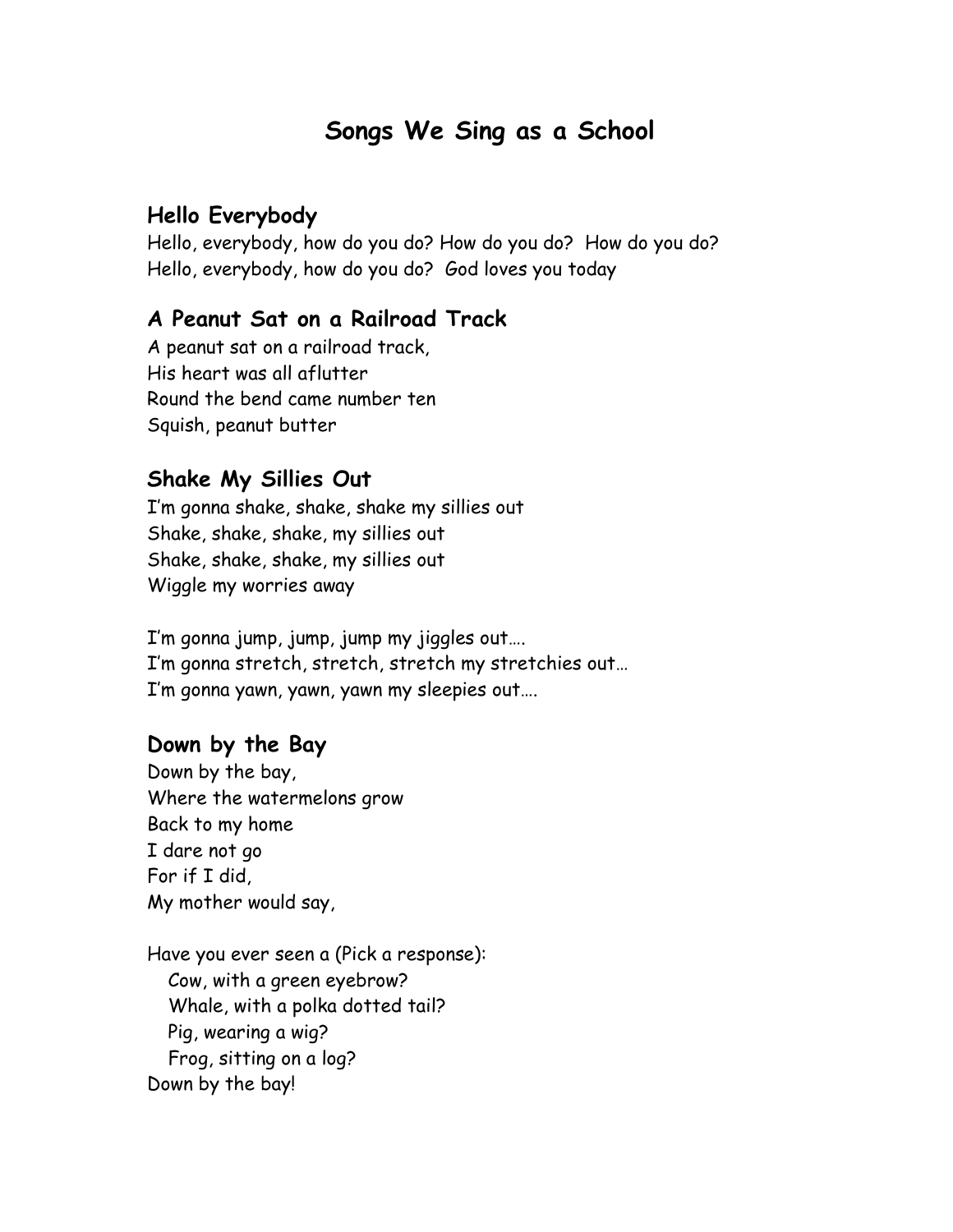#### **Bean Song**

My dog Lima likes to roam One day Lima left his home Lima came back squeaky clean Where, o where has Lima been?

Lima bean, lima bean, Where, o where, has Lima been?

#### **I Am a Pizza**

(Children echo each line) I am a pizza With extra cheese Some tomato Sausage, please! Garlic and mushroom Order by phone I am a pizza. Take me home!

I am a pizza With fresh baked crust Out of the oven Into the box Out in the car and… Upside down! I was a pizza, dropped on the ground.

I was a pizza I was the best I was a pizza, now I'm a mess!

#### **BINGO**

There was a farmer, had a dog And Bingo was his name-o B-I-N-G-O. B-I-N-G-O. B-I-N-G-O. And Bingo was his name-o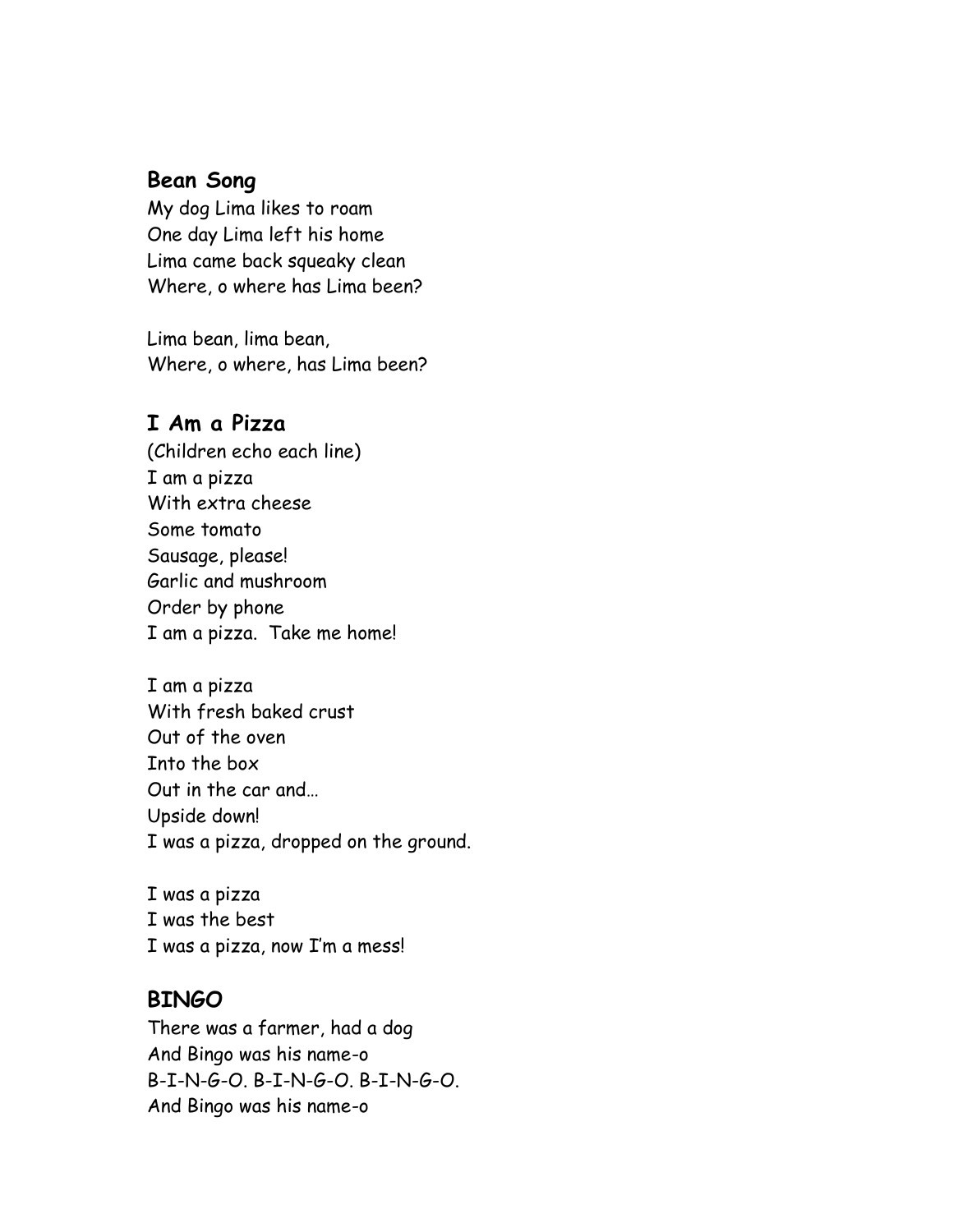#### **Hurry, Hurry, Drive the Fire Truck**

Hurry, hurry, drive the fire truck Hurry, hurry, drive the fire truck Hurry, hurry, drive the fire truck Ding ding ding ding ding

Hurry, hurry, climb the ladder…. Hurry, hurry, squirt the fire hose…. Hurry, hurry, drive the fire truck….

#### **The Wheels on the Bus**

The wheels on the bus go round and round Round and round Round and round The wheels on the bus go round and round All through the town

The wipers on the bus go swish, swish, swish… The horn on the bus goes beep, beep, beep… The driver on the bus says "Move on back…" The babies on the bus go "Waaah, waaah, waaah…" The mommies on the bus say "Shh, shh, shh…" The daddies on the bus say "I love you…" The people on the bus go up and down…

#### **Where is Thumbkin?**

Where is thumbkin, where is thumbkin? Here I am, here I am How are you today, sir? Very well, I thank you Run away, run away

Where is pointer…. Where is tall man…. Where is ring man…. Where is pinky…. Where is the family….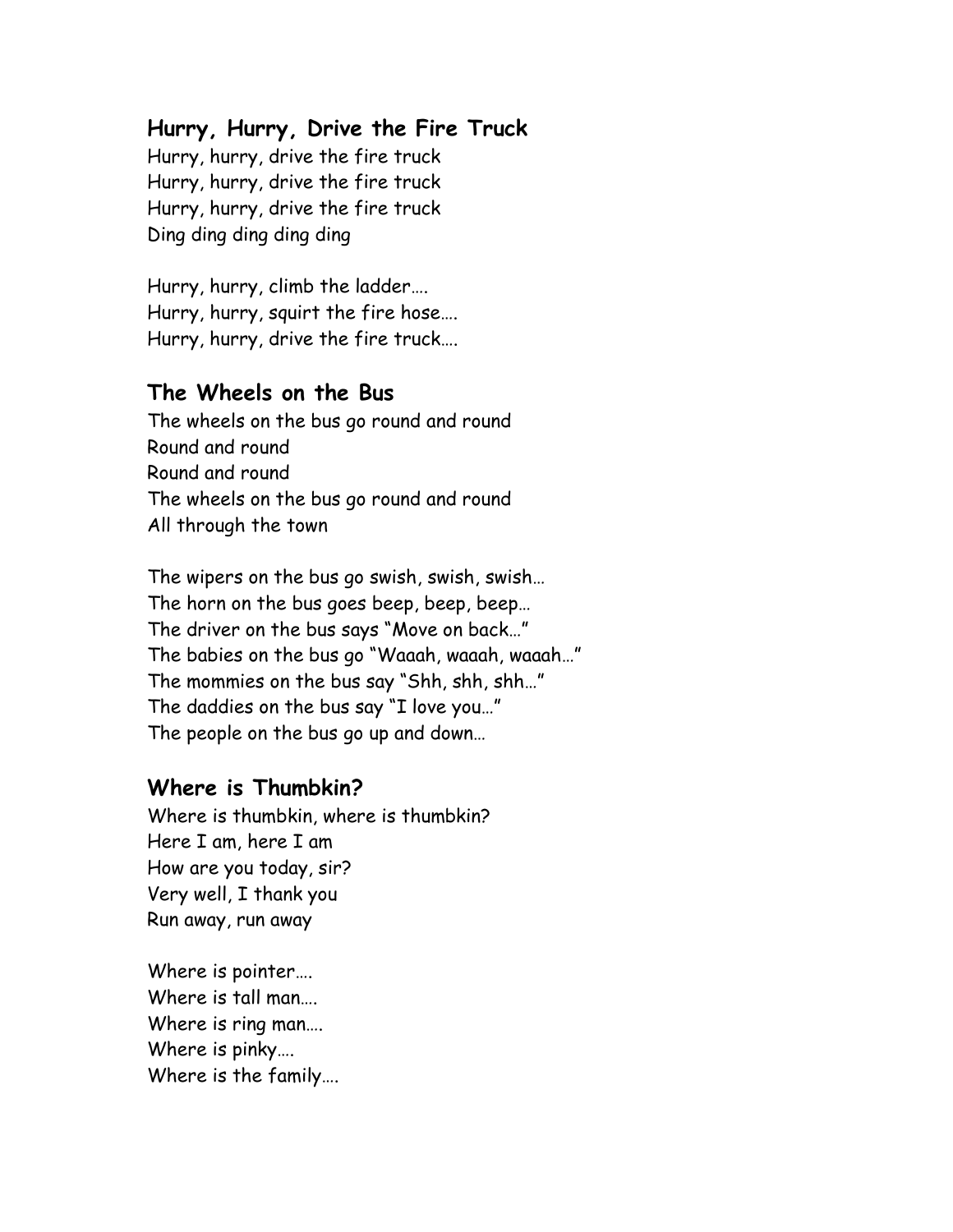### **The Noble Duke of York**

The Noble Duke of York He had ten thousand men He marched them to the top of the hill And marched them down again And when you're up, you're up And when you're down, you're down And when you're only half way up You're neither up, nor down

### **If All the Raindrops**

If all the raindrops were lemon drops and gum drops Oh, what a rain that would be! I'd stand outside with my mouth open wide A-a-a-a-a-a-a-a-a-a If all the raindrops were lemon drops and gum drops Oh, what a rain that would be!

If all snowflakes were candy bars and milkshakes…. If all the hail stones were lollipops and snow cones….

### **Itsy Bitsy Spider**

 The itsy bitsy spider Crawled up the water spout Down came the rain And washed the spider out Out came the sun And dried up all the rain And the itsy bitsy spider Crawled up the spout again

#### **Head, Shoulders, Knees and Toes**

Head, shoulders, knees and toes, knees and toes Head, shoulders, knees and toes, knees and toes Eyes and ears, and mouth and nose Head, shoulders, knees and toes, knees and toes